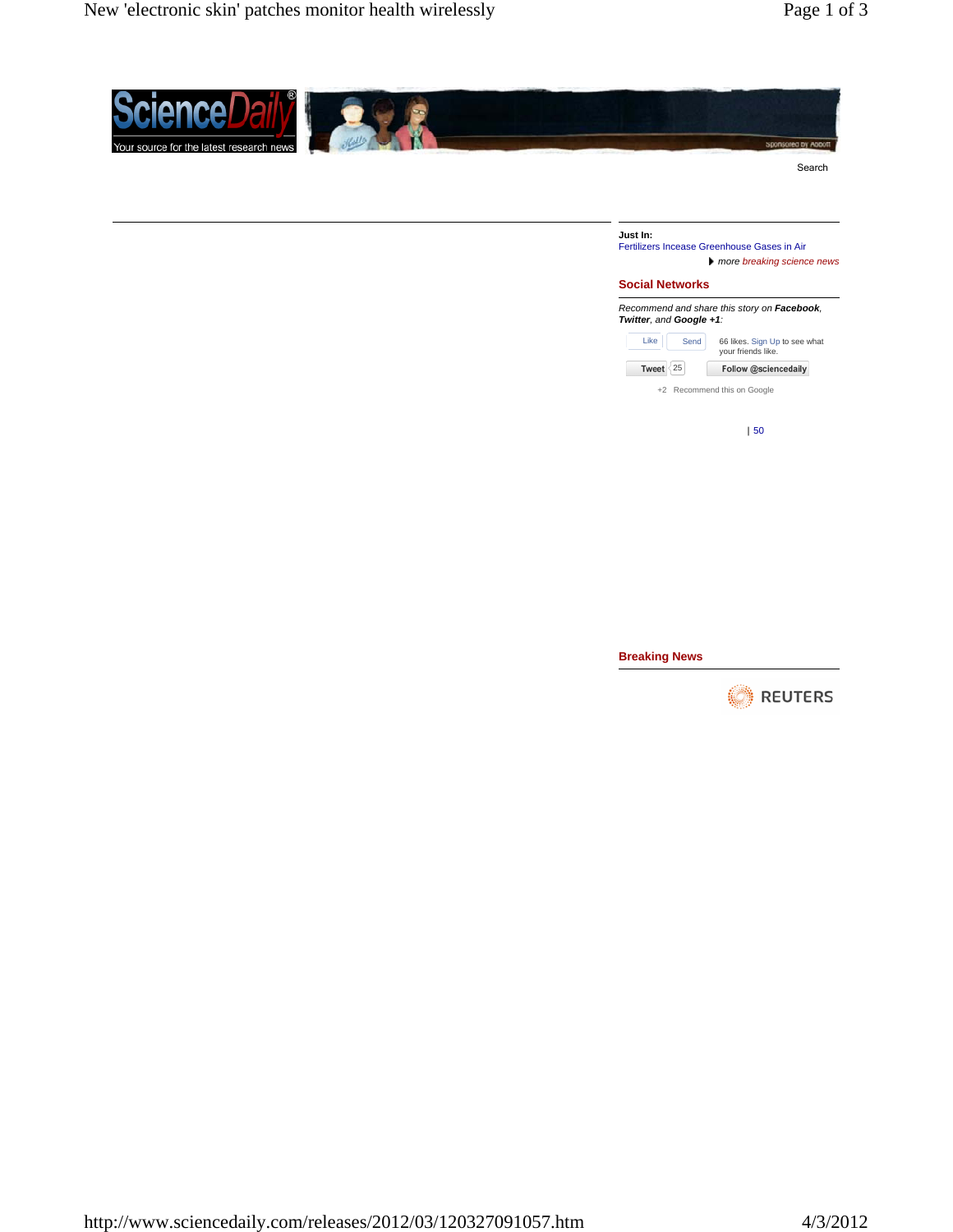# **New 'Electronic Skin' Patches Monitor Health Wirelessly**

*ScienceDaily (Mar. 27, 2012)* — Like the colorful temporary tattoos that children stick to their arms for fun, people may one day put thin "electronic skin" patches onto their arms to wirelessly diagnose health problems or deliver treatments. A scientist recently reported on the development of "electronic skin" that paves the way for such innovations at the 243rd National Meeting & Exposition of the American Chemical Society (ACS).

## **See Also:**

**Health & Medicine**

• Skin Care

- Today's Healthcare
- Psoriasis
- **Matter & Energy** • Electronics
- Technology
- Spintronics

**Reference**

- Skin grafting • Artificial heart
- Liposuction
- Scar

Rogers explained, with patients hooked to machines by cumbersome wires or pins adhering to the skin with gels or tape that can be painful to remove and can leave a sticky residue. More importantly, the tests

detect brain, heart and muscle activity while patients are in a medical setting, rather than carrying out activities of everyday life.

"A key feature of our epidermal electronics is its natural interface to the body, without wires, pins, adhesives or gels, to allow a much more comfortable and functional system," said Rogers. "The technology can be used to monitor brain, heart or muscle activity in a completely noninvasive way, while a patient is at home.

The electronic skin patches are about the thickness of a human hair, and wearers can't feel them on their skin. They could even be covered up with a real temporary tattoo. Despite their miniscule dimensions, the patches can pack full-scale electronic circuits needed to monitor health status with wireless capabilities that can, with future development, be used to transmit data to the patient's cell phone and on to the doctor's office.

Rogers and colleagues at the University of Illinois at Urbana-Champaign developed the patches to not only be flexible, but stretchable to move with the natural motions of the skin as people go about their normal business. This was a big challenge, however. Silicon-based wafers are typically used for electronics, such as laptops and smartphones. But these wafers are hard and brittle, like glass. To get these onto a material that bends and stretches like skin or rubber, they had to use very small pieces in a wavy pattern. "We had to structure the system in a strategic way that would avoid any strains or stresses that would crack or fracture these tiny bits of silicon," Rogers explained.

The patches are transferred to the skin just like a temporary tattoo, with water and a backing that peels off. The first versions wore off after a day or sooner if they got wet. The latest version is applied in the same way, but a modified form of the spray-on bandages sold in drugstores is applied over the patch. The spray protects the circuit from water and normal wear-and-tear and keeps it on the skin for up to a week. In this format, the devices can accommodate transpiration, sweat and even washing with soapy water.

"We've also figured out how to make the devices operate in a bi-directional way," Rogers explained. "The older devices only measure what's going on in the body. Our newest patch can measure muscle activity and stimulate the muscles. That's useful for rehabilitation after an accident or long periods of bed rest or even for helping people move prosthetic limbs more easily." And with plans to add Wi-Fi capabilities, electronic skin could also send information back to a physician.

A company Rogers co-founded called mc10 is going a step further and putting the patches on medical instruments that go inside the body, such as catheters, which are balloon-like tubes used in heart surgery. The electronic skin patch is placed on the outside surface of the catheter. When the catheter expands in the heart, the patch expands with it and touches the inside of the heart, taking measurements used to guide surgery.



*Electronic skin" patches could provide on-the-go medical care. (Credit: John Rogers, Ph.D.)*

### **Ads by Google**

**Aesthetic Treatments** — That Help Reduce Frown Lines Between the Brows. www.ReduceFrownLines.com

**2012 Ford Fusion** — Best-in-Class City Fuel Economy! Official Site. Exclusive Offers. www.ford.com/fusion

**Vaseline® Creams** — Discover Why We're Now Better Than Ever. Try Our New Moisturizers! www.vaseline.us

**Luxury Beauty Products** — Exclusive Skincare Products from the Beauty Experts. Free Shipping. shoprescuespa.com

**Soderstrom Dermatology** — Board Certified Dermatologist. Over 35 Years of Experience soderstromskininstitute.com/

#### **Related Stories**



**New Pump Created for Microneedle Drug-Delivery**  Patch (Sep. 1, 2010) -Researchers have developed a

new type of pump for drug-delivery patches that might use arrays of "microneedles" to deliver a wider range of medications than now possible with conventional ... > *read more*

#### **New Skin Cancer Patch: Possible Alternative To**

**Surgery** (June 15, 2009) — A new study shows that a radioactive skin patch can safely and successfully treat basal cell carcinoma, one of the most common types of skin ... > *read more*



device platform that combines electronic components for sensing, medical diagnostics, communications and human-machine interfaces, all on an ultrathin skin-like patch that ... > *read more*

**'Sensing Skin' Could Monitor the Health of Concrete Infrastructure Continually and Inexpensively** (June 29, 2011) — Civil engineers and physicists have designed a new method for the electronic, continual monitoring of concrete infrastructure. The

researchers say a flexible skin-like fabric with electrical ... > *read more* **Scientists Use Laser Imaging to** 



2011) — Ultra-tiny zinc oxide (ZnO) particles are among the ingredients list of some commercially available sunscreen products, raising concerns about whether the particles may be absorbed beneath the outer ... > *read more*

**Ads by Google**



**Example Sponsored by Abbot** 

patients worldwide have electroencephalograms, electrocardiograms and electromyograms to check the health of their brains, hearts or muscles. The procedures are uncomfortable,

John Rogers, Ph.D., said the patches have the potential to eliminate the need for patients to stay tethered to large machines in a doctor's office or hospital room for hours of treatment or monitoring. Each year, hundreds of thousands of